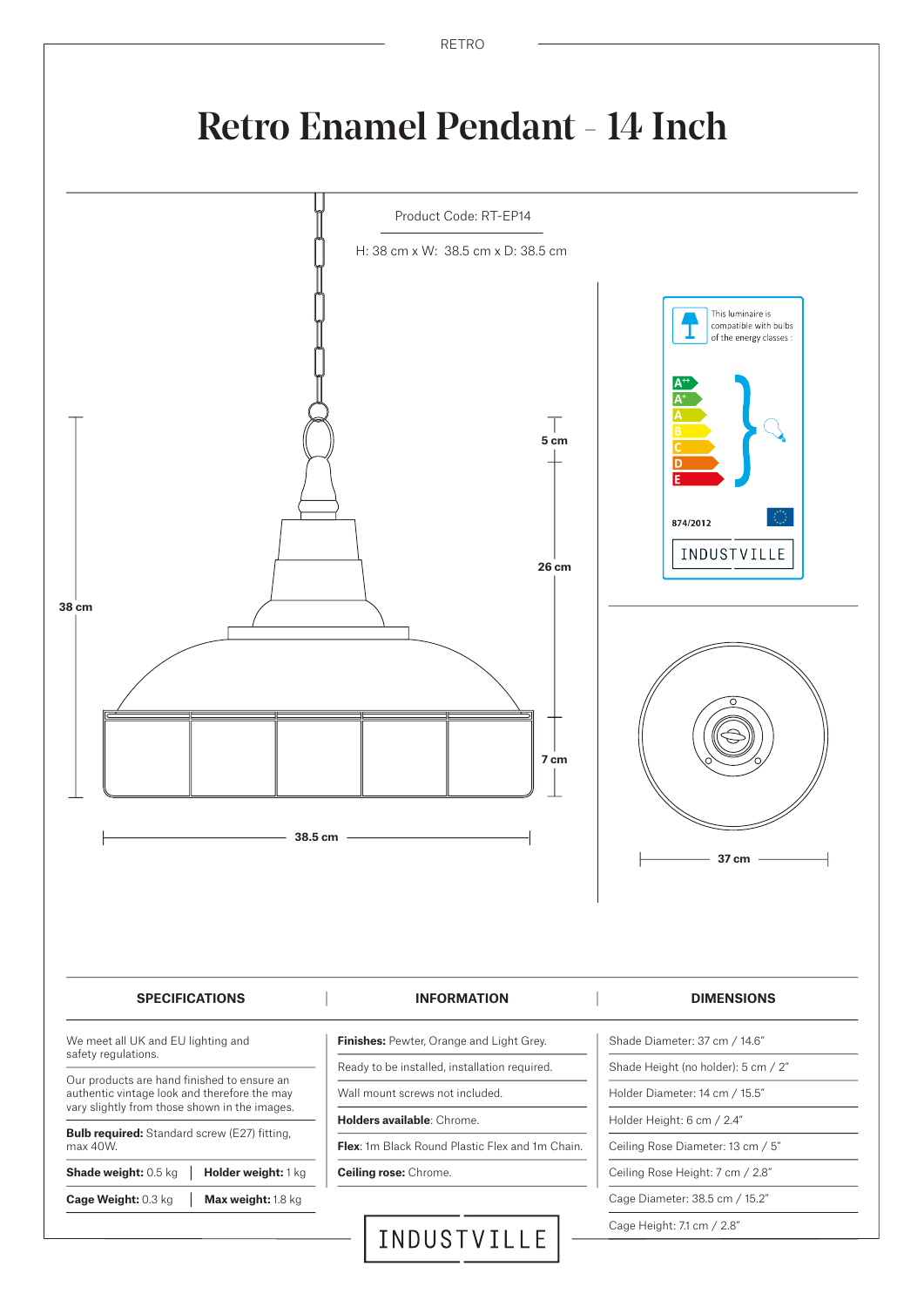# Edison Hook Ceiling Rose - 1 Outlet



H: 6 cm x W: 7 cm x D: 7 cm



**Bulb required:** Standard screw (E27) fitting, max 40W.

vary slightly from those shown in the images.

**Weight:** 0.1 kg

Wall mount screws not included.

**6 cm**

INDUSTVILLE